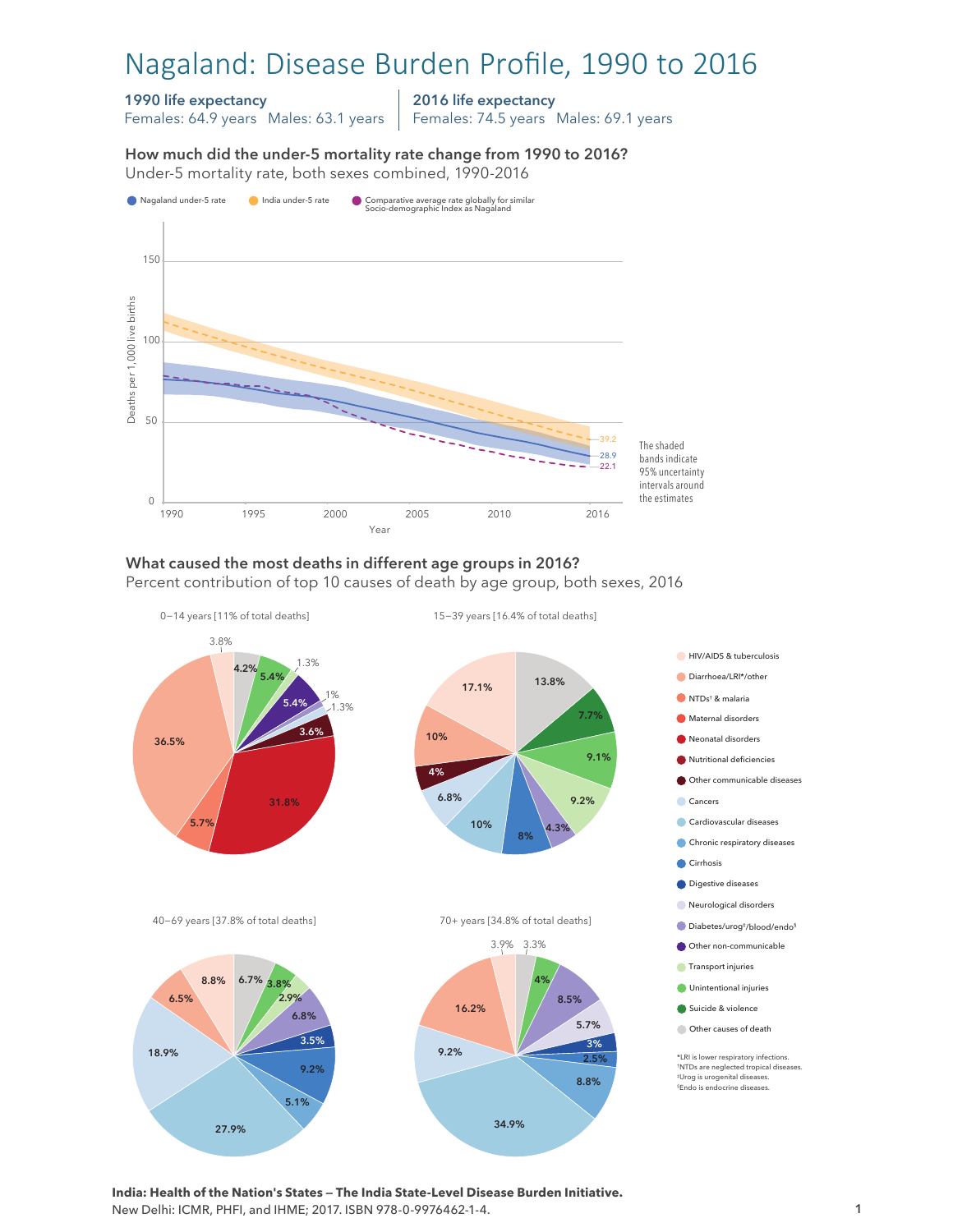## Proportion of total disease burden from:

## Premature death: 61.0% | Disability or morbidity: 39.0%

#### What caused the most years of life lost, by sex, in 2016?

Top 15 causes of YLLs, ranked by percent for both sexes combined, 2016



## What caused the most years lived with disability, by sex, in 2016?

Top 15 causes of YLDs, ranked by percent for both sexes combined, 2016



\*COPD is chronic obstructive pulmonary disease.

\*Sense organ diseases includes mainly hearing and vision loss.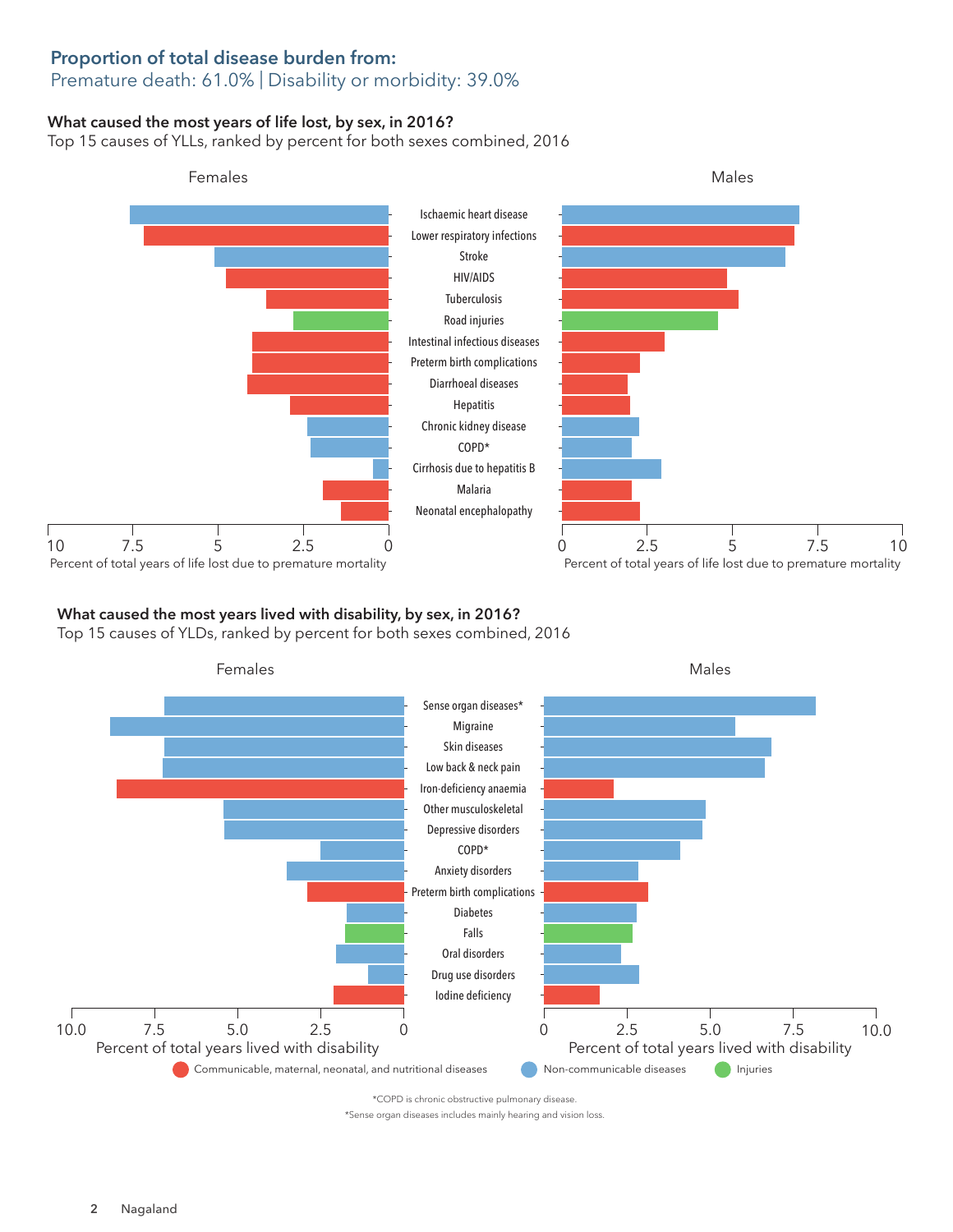## Proportion of total disease burden from: CMNNDs: 32.2% | NCDs: 57.2% | Injuries: 10.6%

How have the leading causes of death and disability combined changed from 1990 to 2016? How have the leading causes of death and disability combined changed from 1990 to 2016? Change in top 15 causes of DALYs, both sexes, ranked by number of DALYs, 1990–2016 Change in top 15 causes of DALYs, both sexes, ranked by number of DALYs, 1990–2016



What caused the most death and disability combined across age groups in 2016? What caused the most death and disability combined across age groups in 2016? Percent of DALYs by age group, both sexes, 2016 Percent of DALYs age group, both sexes, 2016



The number in the bracket on top of each vertical bar is the ratio of percent DALYs to population for that age group. The number in parentheses after each age group on the x-axis is the percent of population in that age group.